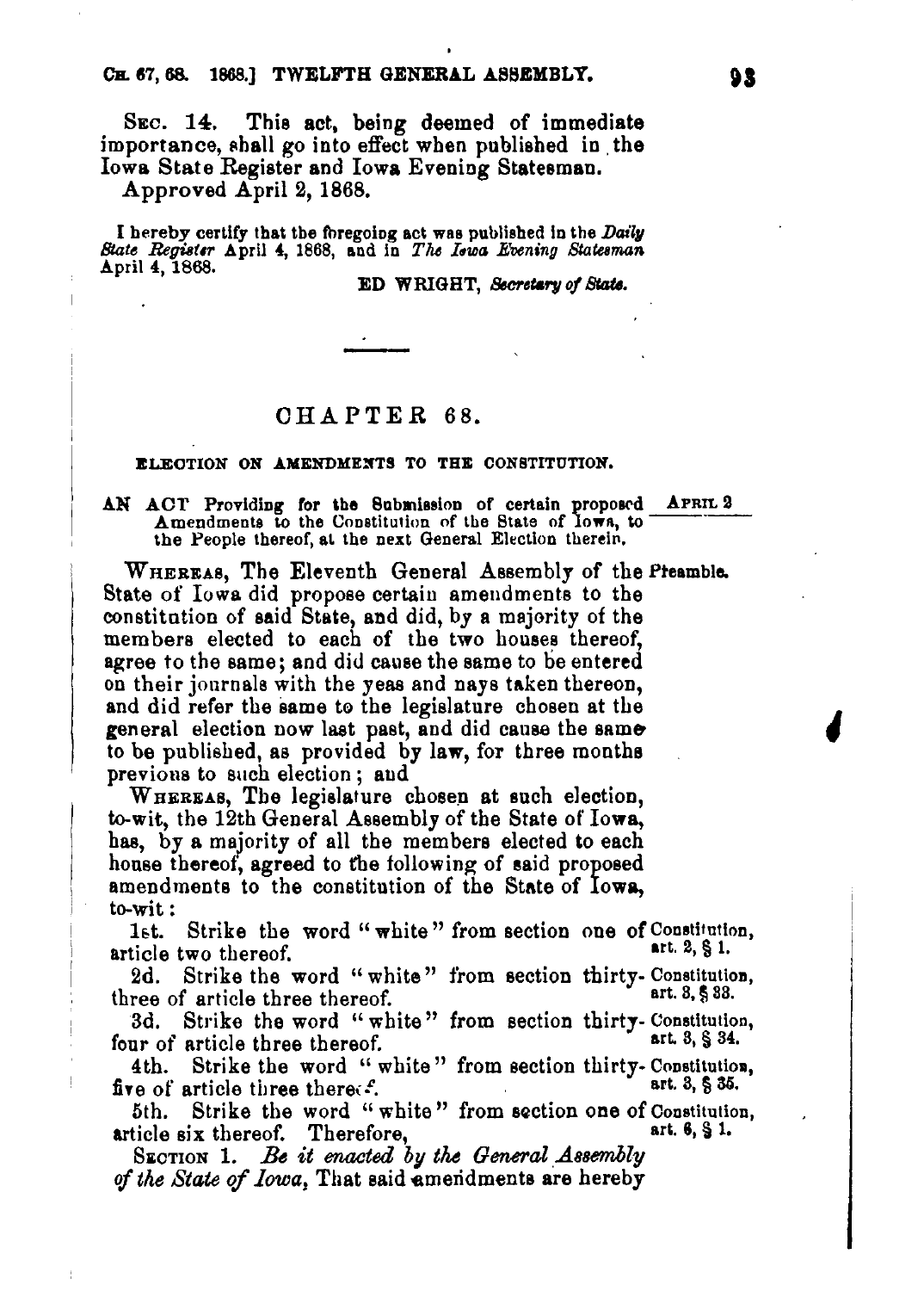Amendm'ts submitted to the people of the State of Iowa for their<br>to Constitu- annroyal and ratification at the next general election: to Constitu- approval and ratification at the next general election;<br>tion to be and it shall be the duty of the Companion to set formula tion to be and it shall be the duty of the Governor to set forth  $\frac{1}{\text{Duty of Goy}}$  said amendments and the submission thereof in his proclamation of such election.

SEC. 2. Those electors voting to approve and ratify Vote on 1st the first of said amendments, shall have written  $\overrightarrow{or}$ <br>amendment:  $\overrightarrow{r}$  and  $\overrightarrow{or}$  their hallots the words if  $\overrightarrow{F}$  the first amendment: printed on their ballots the words, "For the first suurage. amendment." Those electors voting not to approve and ratify said first amendment, shall have written or printed on their ballots the words, "Against the first amendment."<br>SEC. 3. T

Those electors voting to approve and ratify Vote on 2d the second of said amendments, shall have written or<br>amendment: printed on their ballots the words, "For the second where on a second of sinu amendment. Shall the words, "For the second<br>enumeration amendment." Those electors voting not to approve<br>color. and ratify said second amendment, shall have written<br>color. or printed on their ballots the words, "Against the second amendment."

Sxo. 4. Those electors voting to approve and ratify Vote on 3d the third of said amendments, shall have written or amendment: printed on their ballots the words, "For the third counting per- amendment." Those electors voting not to approve in apportion. and ratify said third amendment, shall have written or ing lenators. printed on their ballots the words, "Against the third amendment." \:

SEC. 5. Those electors voting to approve and ratify Vote on 4th the fourth of said amendments, shall have written or amendment: printed on their ballots the words, "For the fourth counting per-amendment." Those electors voting not to approve in represent- and ratify said fourth amendment, shall have written ative appor- or printed on their ballots the words, "Against the tionment. fourth smandmant" fourth amendment."

SEC. 6. Those electors voting to approve and ratify Vote on 3th the fifth of said amendments, shall have written or  $\frac{1}{2}$  amendment : printed on their ballots the words, "For the fifth ncluding amendment." Those electors voting not to approve color in mi- and ratify said fifth amendment, shall have written or<br>litia. printed on their ballots the words. "Against the fifth printed on their ballots the words, "Against the fifth amendment."

SEC. 7. The votes cast for and against the approval and ratification of each of said amendments, in the Canvass of manner aforesaid, shall be canvassed and returned in votes. all respects as the vote for the office of Secretary of State is canvassed and returned, except that the result Duplicate. shall be certified in dnplicate by the board of State can· vassers, one certificate being deposited in the office of Where filed. the Governor, and the other in the office of the Secretary of State.

, ,